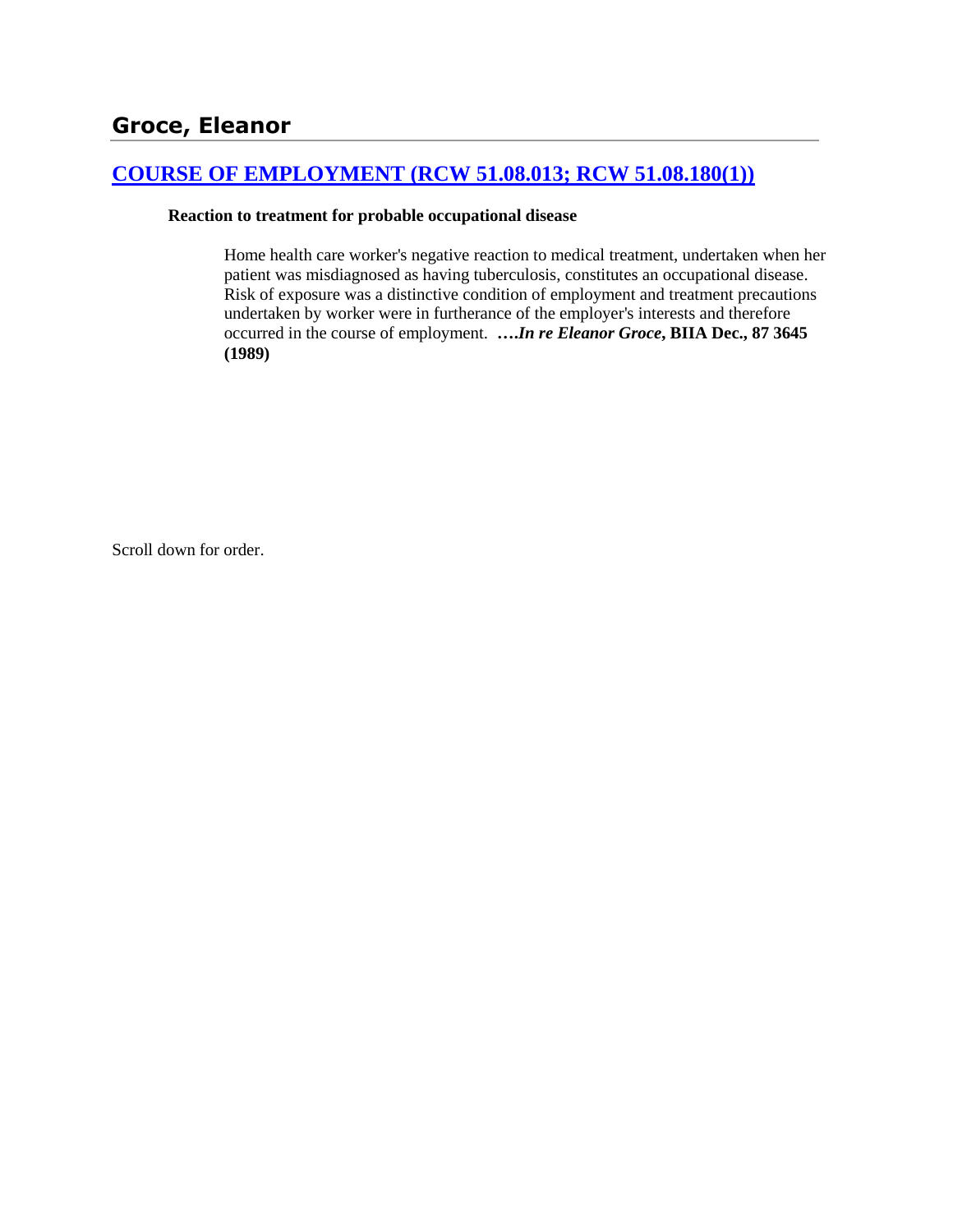### **BEFORE THE BOARD OF INDUSTRIAL INSURANCE APPEALS STATE OF WASHINGTON**

**)**

**IN RE: ELEANOR R. GROCE ) DOCKET NO. 87 3645**

**CLAIM NO. J-689534 ) DECISION AND ORDER**

APPEARANCES:

Claimant, Eleanor R. Groce, by Walthew, Warner, Keefe, Costello, Thompson & Eagan, per Edward F. Boyer

Employer, Abbott Home Health Care Services, Inc. None

Department of Labor and Industries, by The Attorney General, per Ellen Arbetter, Assistant

This is an appeal filed by the claimant on October 14, 1987 from an order of the Department of Labor and Industries dated September 21, 1987. That order declared the Department orders dated October 29, 1986 and April 20, 1987 null and void for the reason that the Department did not have jurisdiction on this claim at the time the orders were entered, and further ordered that this claim remain rejected for the reason that the Department was unable to accept responsibility for the Isoniazid treatment, its immunological benefit or the reaction to the Isoniazid treatment, as those benefits were not statutorily available until June 11, 1986. **REVERSED AND REMANDED**.

## **DECISION**

Pursuant to RCW 51.52.104 and RCW 51.52.106, this matter is before the Board for review and decision on a timely Petition for Review filed by the claimant to a Proposed Decision and Order issued on June 24, 1988 which affirmed the September 21, 1987 Department order.

The issues presented by this appeal and the evidence presented by the parties are, in part, adequately set forth in the Proposed Decision and Order. However, a brief recitation of the underlying facts is necessary for our discussion of the issues in a more complete fashion.

The claimant, Eleanor Groce, was a home health care worker employed by Abbott Home Health Care Services, Inc. In October 1985 Ms. Groce was assigned to care for Murray Marsh. On October 8, 1985, Mr. Marsh was diagnosed as having tuberculosis.

Because of the tuberculosis diagnosis and their close association with Mr. Marsh, both Ms. Groce and John Gilbert, Mr. Marsh's grandson, were given tuberculin skin tests. Ms. Groce tested positive. While she had no other symptoms of tuberculosis and no significant chest x-ray findings, it

1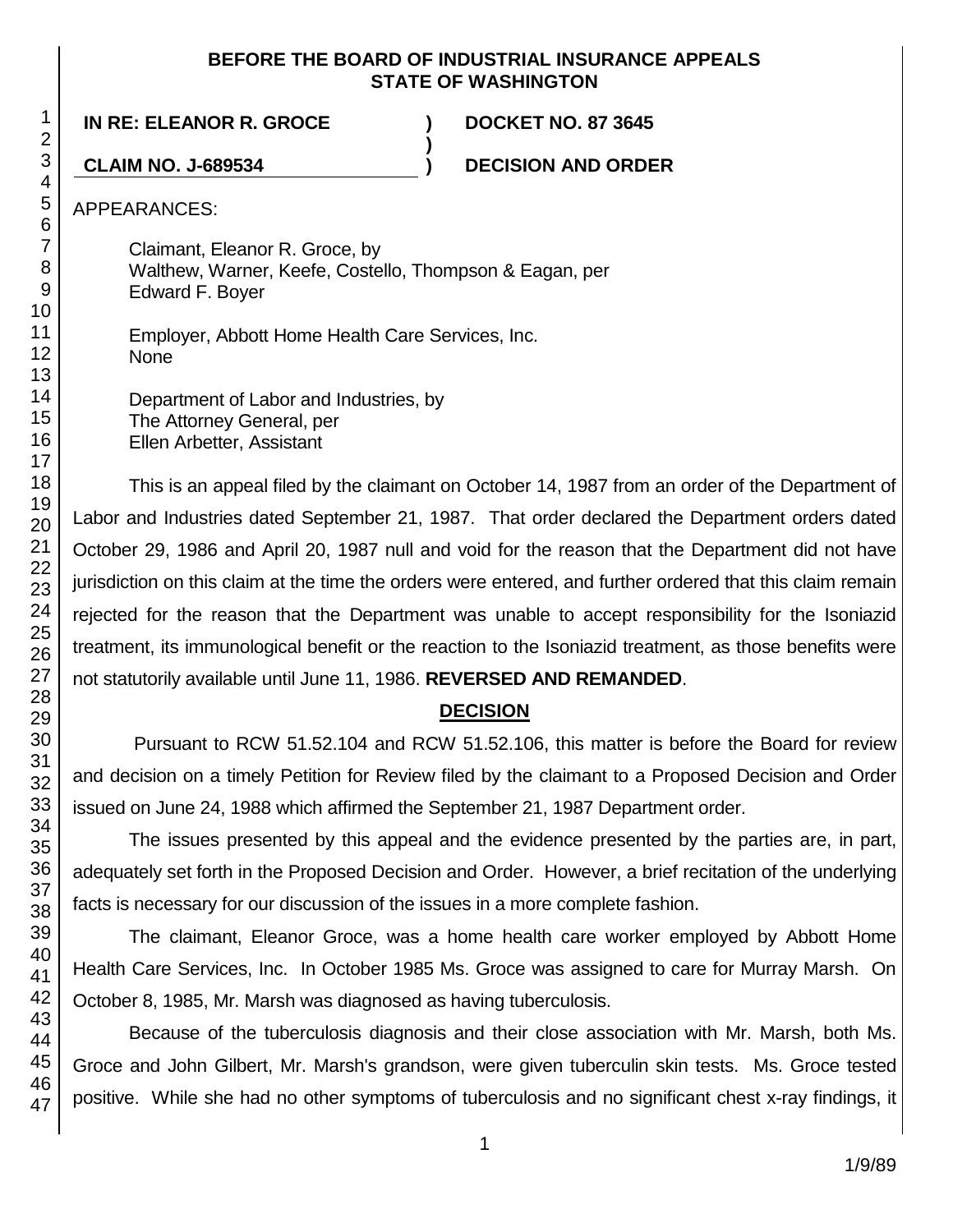was determined to be prudent to treat her with the drug Isoniazid "[b]ased on her contact with a proved infectious case of tuberculosis and her positive skin test." Exhibit No. 2. She began this treatment on October 9, 1985.

On November 12, 1985 Ms. Groce consulted Frederick Casserd, M.D., an internist, with "flu-like" symptoms. Dr. Casserd discontinued the Isoniazid treatment and within a week the symptoms dissipated. It was Dr. Casserd's opinion that Ms. Groce's symptoms were probably a reaction to the drug Isoniazid. Dr. Charles M. Nolan, Director of the Infectious Disease Section of the Seattle-King County Department of Public Health, expressed some doubts with respect to this causal nexus. He stated:

> It is not possible to ascertain with certainty whether Isoniazid caused the illness that Mrs. Groce sustained. The main findings, as I understand them, were an elevated sedimentation rate, flu like symptoms, and evidence of moderate anemia of rather rapid onset. Isoniazid rarely causes hematologic dyscrasias, more commonly bone marrow suppression rather than an acute hemolytic picture. Isoniazid may also on rare occasions be associated with a Lupus Erythematosus syndrome, with joint pains and fever. Another consideration for Mrs. Groce's illness would be a viral or mycoplasma infection with acute hemolysis.

Exhibit No. 2. Nevertheless, Dr. Nolan did not deny that a reaction to Isoniazid can cause the type of symptoms experienced by Ms. Groce. Thus we accept Dr. Casserd's opinion that the most likely explanation for Ms. Groce's symptoms in November of 1985 was a reaction to the Isoniazid drug therapy. We find Dr. Casserd's opinion particularly persuasive since Ms. Groce's symptoms subsided after discontinuance of the Isoniazid.

Up to this point the facts are fairly straightforward. However, in December 1985 it was determined that Mr. Marsh did not suffer from tuberculosis, but instead had a closely related infection - - mycobacterium avium.

The Department based its rejection of this claim for benefits on a change in the statute occurring after October and November, 1985. While the order under appeal does not specify with particularity its statutory reference, it can be inferred that the Department was relying on the new last paragraph of RCW 51.36.010, which became effective on June 11, 1986, and which states in part:

> "The supervisor of industrial insurance, the supervisor's designee, or a self-insurer, in his or her sole discretion, may authorize inoculation or other immunological treatment in cases in which a work-related activity has resulted in probable exposure of the worker to a potential infectious occupational disease.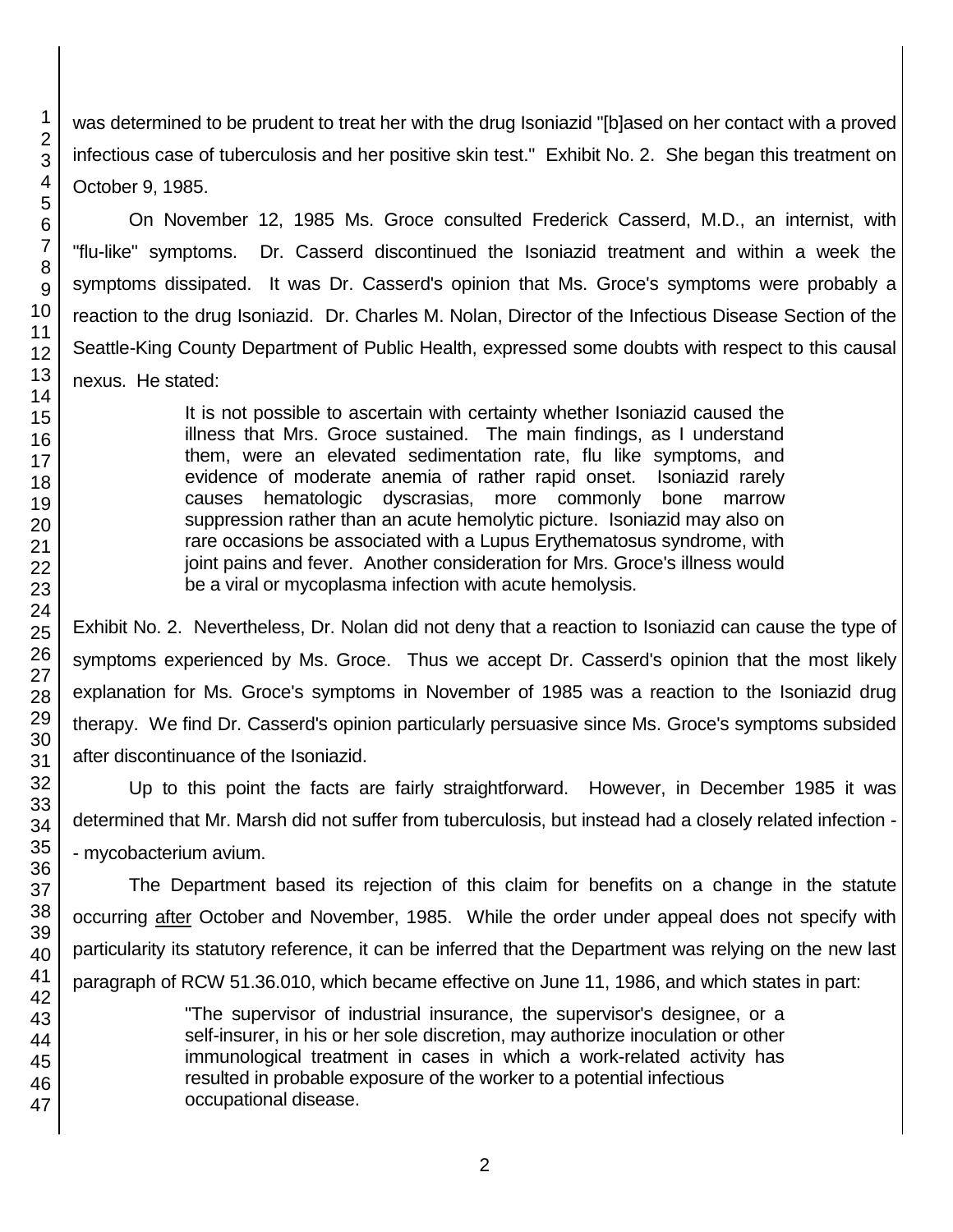The reliance of the Department on this statutory reference is misplaced. The 1986 amendment does not affect the allowance or rejection of a claim. Indeed, it goes on to specifically provide: "Authorization of such [immunological] treatment does not bind the department or self-insurer in any adjudication of a claim by the same worker or the worker's beneficiary for an occupational disease." Thus, reference to RCW 51.36.010 adds little to our analysis. The real question in this appeal is whether Ms. Groce's drug reaction should be allowed as an occupational disease or industrial injury under the Industrial Insurance Act.

Ms. Groce's exception to Proposed Finding of Fact No. 4, which states that she "did not sustain a sudden and tangible happening of a traumatic nature, occurring from without at any time during October or November 1985 during the course of her employment with Abbott Home Health Care Services, Inc. as a home health aide", can be dealt with summarily. Ms. Groce's drug reaction was quite obviously not the result of a "sudden and tangible happening". It was a condition which developed from a course of treatment which lasted several weeks. Therefore, it does not fall within the definition of "injury" as contained in RCW 51.08.100. Instead, the focus must be on whether the claimant developed an occupational disease within the meaning of RCW 51.08.140 during October and November 1985, as a result of her employment as a health care aide with Abbott Home Health Care Services, Inc.

RCW 51.08.140 defines occupational disease as "such disease or infection as arises naturally and proximately out of employment". In this case, Ms. Groce suffered a drug reaction as a result of her taking Isoniazid. She undertook this treatment after a patient for whom she was caring was diagnosed, at least tentatively, as suffering from active tuberculosis. This exposure was considered serious enough to require tuberculin skin tests for both her and the patient's grandson. When her skin test proved positive, the next reasonable step was obviously to undertake a course of drug therapy.

In analyzing the "arises naturally and proximately out of employment" portion of the statute, the court in Dennis v. Department of Labor and Industries, 109 Wn.2d 467, 481 (1987) stated:

> We hold that a worker must establish that his or her occupational disease came about as a matter of course as a natural consequence or incident of distinctive conditions of his or her particular employment.

Certainly, in this case, the claimant's exposure to what was believed to be an active case of tuberculosis, resulting in a need for treatment measures, came about as a natural consequence of distinctive conditions of her health care provider occupation. However, the disease which Ms. Groce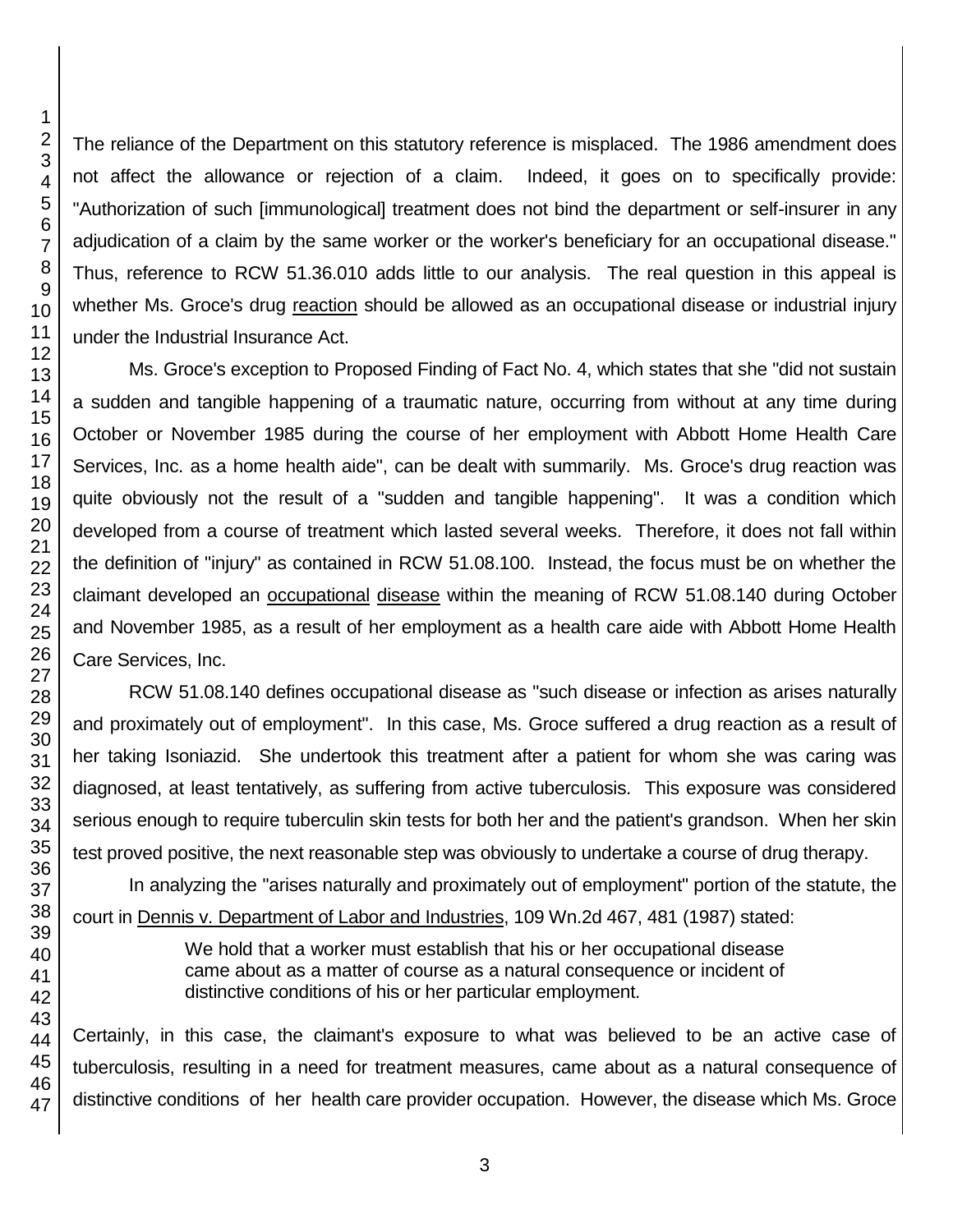developed was not contracted in the work place, but in response to a treatment regimen instituted by the Seattle-King County Department of Public Health. The central question as we see it then, is whether the disease for which benefits are sought can be said to have occurred "in the course of employment". See RCW 51.32.180. We believe that the Isoniazid treatment was undertaken by the claimant in furtherance of her employer's business and, therefor, that her reaction to the drug therapy occurred in the course of employment. RCW 51.08.013.

In Dickinson v. Edwards, 105 Wn.2d 457, 467 (1986), the court stated:

The test in Washington for determining whether the employee was, at any given time, in the course of his employment, is "whether the employee was, at the time, engaged in the performance of the duties required of him by his contract of employment, or by specific direction of his employer; or, as sometimes stated, whether he was engaged at the time in the furtherance of the employer's interest". Elder v. Cisco Constr. Co., 52 Wn. 2d 241, 245, 324 P.2d 1082 (1958) (citing Green v. St. Paul-Mercury Indem. Co., 51 Wn. 2d 569, 573, 320 P.2d 311 (1958).

Such acts in furtherance of the employer's business need not always be the best choice. In Elder the court quoted from Prosser, Torts (2d ed.) 352, stating that "within the course and scope of his employment ". . . refers to those acts which are so closely connected with what the servant is employed to do, and so fairly and reasonably incident to it, that they may be regarded as methods, even though improper ones, of carrying out the master's orders." Elder, at 243-244 (Emphasis added).

In this case, Mr. Marsh's positive initial diagnosis of tuberculosis, made it reasonable for Ms. Groce to take the necessary steps to determine if she had sustained an infectious exposure. Her positive skin test appeared to confirm the tuberculosis exposure and a resulting disease condition. The next reasonable step was to undertake a course of treatment for the disease which was manifested by the positive tine test. Such a course of treatment, if successful, would have eliminated the risk of exposure to other patients Ms. Groce might come in contact with. The treatment must therefore be seen as furthering her employer's business, as well as her own interests.

While, with the benefit of hindsight, we now know that Ms. Groce had not in fact been exposed to tuberculosis by Mr. Marsh, Ms. Groce was required to act on the best information available as events were unfolding. She relied on competent and reasonable medical opinion and advice from the Seattle-King County Department of Health. She reasonably believed she had tuberculosis and

1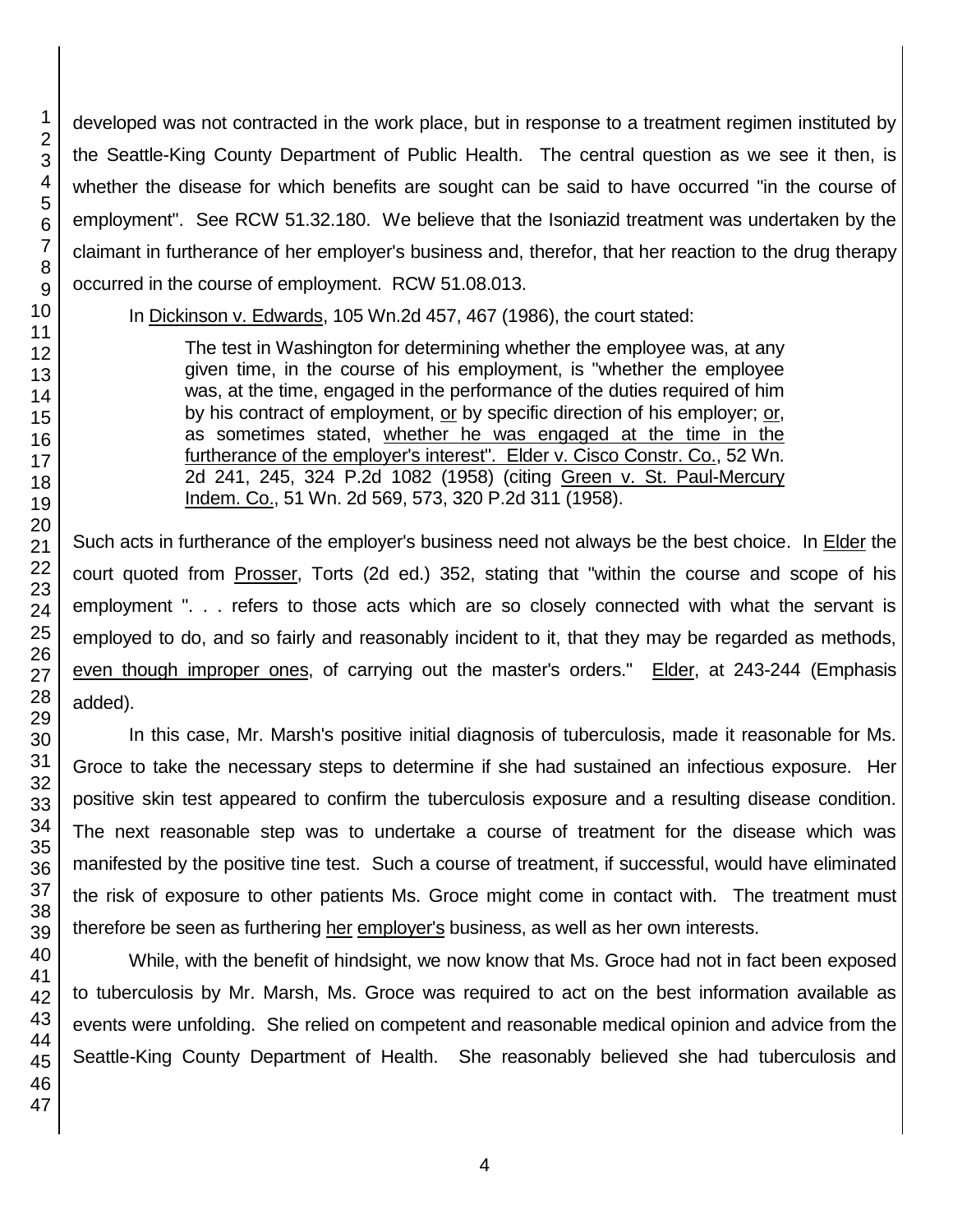reasonably underwent treatment for that condition, which had apparently manifested itself in a positive tine test. In fact, to have refused treatment at that time would have been an imprudent decision.

While not directly on point, two court decisions lend some analytical support. In Jones v. Department of Labor and Industries, 193 Wash. 358 (1938), the court essentially held that "exploratory surgery deemed necessary to make a determination on the question of causal relationship between a worker's complaint and an industrial injury is properly chargeable against the medical aid fund." Digest of Washington Cases on Workers' Compensation Law, at 503 (1986). This is true even though the surgery in Jones disclosed no condition causally related to the industrial injury. In Anderson v. Allison, 12 Wn. 2d 487, 490 (1942), the court concluded that the consequences of treatment are considered part and parcel of the industrial injury, even though the treatment may be negligent. These decisions suggest that Ms. Groce's claim should be allowed even though, in retrospect, the drug therapy which caused her condition was unwarranted.

Taken as a whole, the record supports the conclusion that the claimant had a probable exposure to an infectious disease. The risk of such exposure was a distinctive aspect of her employment. She responded to the exposure in a reasonable fashion, furthering her employer's business interests, as well as her own interests, by undertaking a course of drug treatment, which resulted in a reaction to the drug. That reaction to the drug therapy is an occupational disease which arose naturally and proximately from her employment, and occurred in the course of her employment.

After consideration of the Proposed Decision and Order and the Petition for Review filed thereto, and a careful review of the entire record before us, we are persuaded that the Department order dated September 21, 1987 rejecting this claim is incorrect and should be reversed.

Proposed Findings of Fact Nos. 1, 2, 3, and 4, and Proposed Conclusions of Law Nos. 1, 2, and 3, are hereby adopted as the Board's final findings and conclusions and are incorporated herein by this reference. In addition, we enter the following:

## **FINDINGS OF FACT**

5. The claimant's reaction to the Isoniazid drug therapy during October and November, 1985 arose naturally and proximately out of distinctive conditions of her employment as a home health aide with Abbott Home Health Care Services, Inc.

## **CONCLUSIONS OF LAW**

4. The claimant developed an occupational disease, i.e., a reaction to Isoniazid drug therapy, within the meaning of RCW 51.08.140 during October and November 1985, while engaged in the course of her